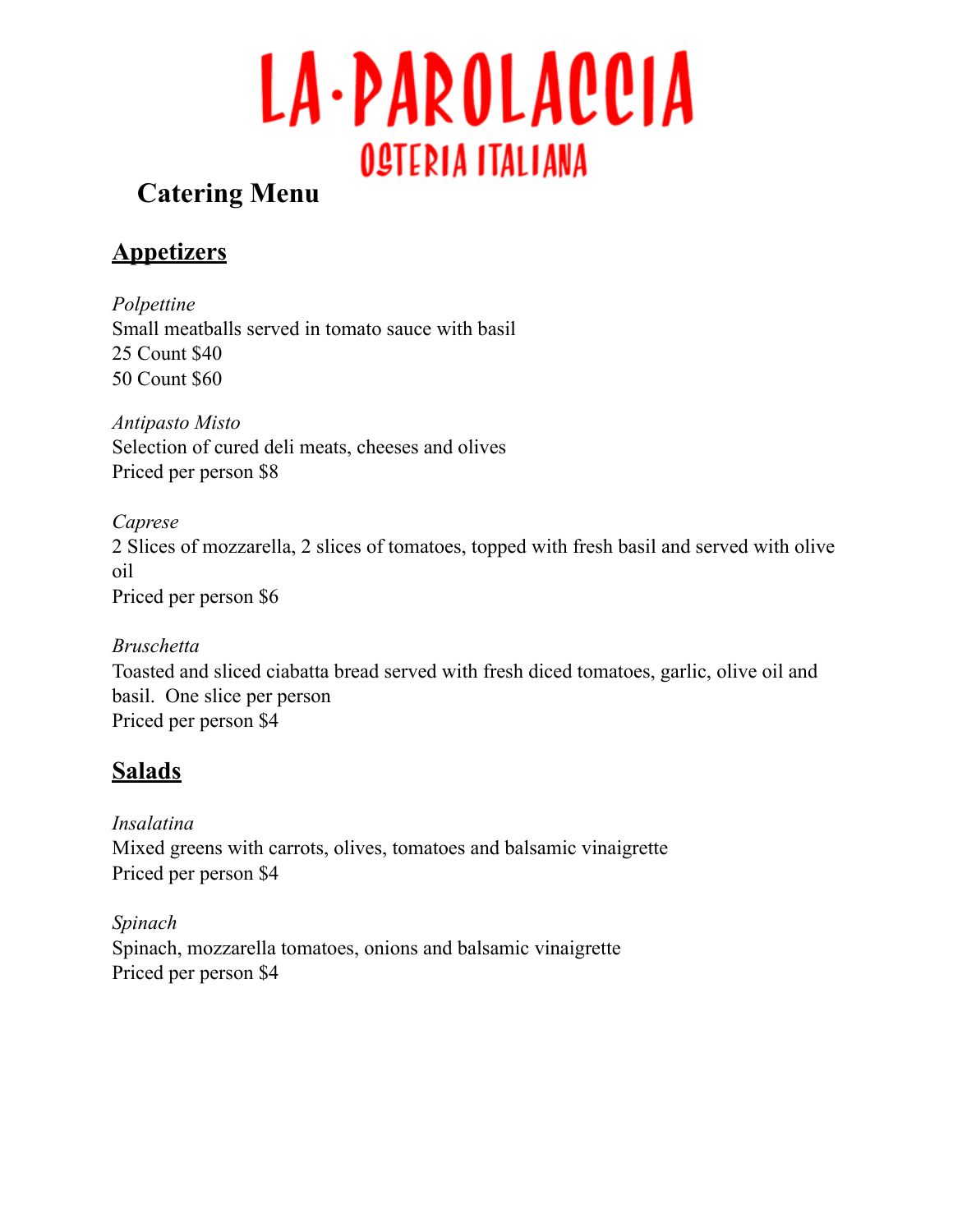### **Pasta**

Shape options: Penne or Rigatoni Additions (\$20 per Half Tray): Chicken, sausage, shrimp, meatballs or mixed veggies

#### *Option1*:

Pasta in tomato sauce, cream sauce, or pink sauce Half Tray (Serves 10) - \$60 Full Tray (Serves 20) - \$90

#### *Option 2:*

Pasta in beef ragú, vodka tomato cream sauce, saffron cream sauce, or basil pesto (choice of one sauce) Half Tray (Serves 10) - \$75 Full Tray (Serves 20) - \$120

#### *Option 3:*

Your choice of spinach and ricotta filled ravioli OR cheese filled ravioli served in tomato sauce, cream sauce, or tomato cream sauce (choice of one sauce) Half Tray (Serves 10) - \$100 Full Tray (Serves 20) - \$160

# **Baked Dishes**

#### *Tortellini*

Cheese tortellini with diced ham and sage butter parmesan cream sauce Half Tray (Serves 10) - \$100 Full Tray (Serves 20) - \$140

#### *Lasagna*

Homemade sheet pasta layered with meat sauce, ricotta, fresh mozzarella, béchamel, and tomato sauce Half Tray (Serves 10) - \$140 Full Tray (Serves 20) - \$220

#### *Timballo*

Rigatoni pasta, beef meat balls, sliced pork sausage, mushrooms, asparagus, mozzarella and tomato cream sauce Half Tray (Serves 10) - \$120 Full Tray (Serves 20) - \$170

#### *Eggplant Parmigiana*  Eggplant layered with fresh tomato sauce, mozzarella, parmesan, basil and garlic